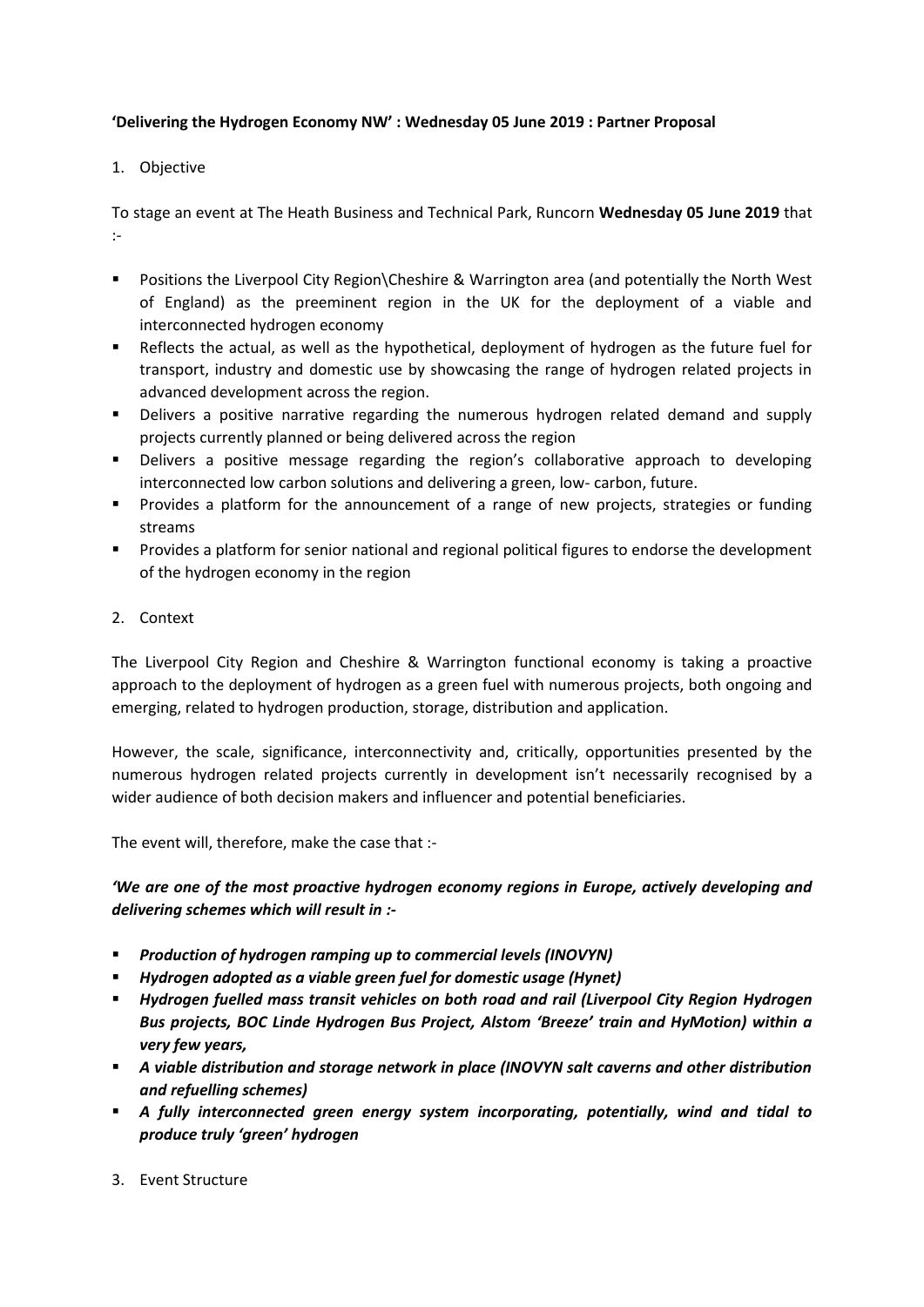#### o Audience

Approximately 150 made up of :-

- National, regional and local politicians, influencers and decision makers
- Relevant academics, consultants, intermediaries and other actively interested parties
- Representatives from industry and commerce, particularly the energy and environmental and transport sectors and high energy users
- The national, regional and specialist media
- Other hydrogen focused projects and\or regions from across the UK and Europe

#### o Venue

The Health Business and Technical Park, Runcorn.

o Date

The event will take place on a **Wednesday 05 June 2019**

The selected date will follow completion and/or publication of the Liverpool City Region Hydrogen Supply and Demand (Bus) Study, the Liverpool City Region Energy Strategy, the Liverpool City Region Hydrogen Strategy and the Decarbon8 Research and Policy Project for decarbonising transport to EPSRC.

The event will also be timely to present to government a coordinated and collaborative public\private sector approach to the 'Industrial Clusters Mission' programme. See :-

[https://assets.publishing.service.gov.uk/government/uploads/system/uploads/attachment\\_data/file](https://assets.publishing.service.gov.uk/government/uploads/system/uploads/attachment_data/file/764468/clean-growth-grand-challenge-industrial-clusters-mission-infographic.PDF) [/764468/clean-growth-grand-challenge-industrial-clusters-mission-infographic.PDF](https://assets.publishing.service.gov.uk/government/uploads/system/uploads/attachment_data/file/764468/clean-growth-grand-challenge-industrial-clusters-mission-infographic.PDF)

o Format

The event will commence at **09.00** with registration and conclude at **15.00**

The event will be broken down into three distinct sessions plus networking opportunities :-

#### **Session 1 (09.30 – 10.00)**

Introduction by the Liverpool City Region Metro Mayor Steve Rotheram (confirmed) followed by a presentation by a senior government figures. The event is in the diaries of both Energy Minister Claire Perry and Business Secretary Greg Clark.

#### **Session 2 (10.00 – 11.10)**

A series of short, ten minute, presentations themed around hydrogen production, storage and distribution and focused upon a number of major infrastructure projects being developed across the region. To date presentations will include :-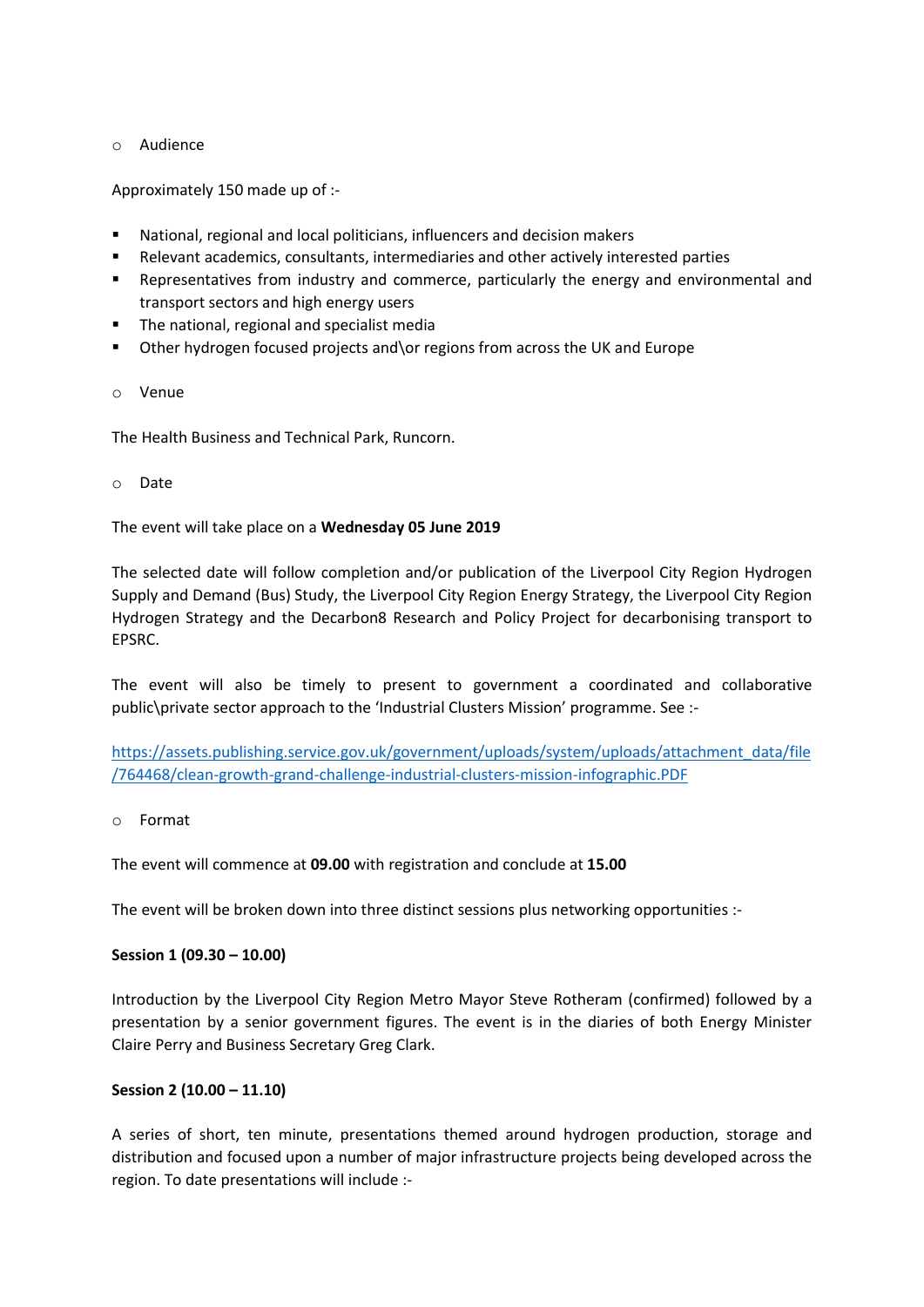- **■** An introduction by Professor Joe Howe Chester University and Director Thornton Science Campus
- INOVYN. Projects Centurion & HySecure
- Cadent. Projects HyNet and HyMotion
- Peel Environment. Energy integration

The session will conclude with a Q&A with an expert panel

# **Refreshment Break (11.10 – 11.40)**

#### **Session 3 (11.40 – 13.00)**

A series of short, ten minute, presentations themed around hydrogen as a transport fuel. To date presentations will include :-

- **■** An Introduction by Mark Knowles Head of Energy and Environmental Liverpool City Region Combined Authority
- Alstom. The 'Breeze' hydrogen train project
- BOC Gases. The deployment of the Liverpool City Regions first hydrogen buses and hydrogen refuelling facility (**TBC**)
- Element Energy. The deployment of hydrogen buses at scale on the streets of the Liverpool City Region Liverpool

The session will conclude with a Q&A with an expert panel

# **13.10 – 14.00 Lunch, Exhibition & Networking**

# **Session 4 (14.00 – 15.00)**

A short final session focused upon the development of a 'Road Map for the Further Deployment of the Hydrogen Economy in the North West'. To date presentations will include :-

- **■** An Introduction by Professor Joe Howe referencing government's Industrial Clusters Mission and other significant funding opportunities
- Costain. The significant infrastructure required to transition to a hydrogen economy in the North West
- **EXECT LIVE LIVERTH UNIVERSITY.** The role of the North West supply chain in delivering a hydrogen economy (**TBC**)
- **Engineering Construction Industries Training Board. The role of skills in delivering a hydrogen** economy (**TBC**)
- **■** North West Business Leadership Team. The development of a hydrogen road map and next steps. (**TBC**)

# **Exhibition**

The event will feature two event spaces.